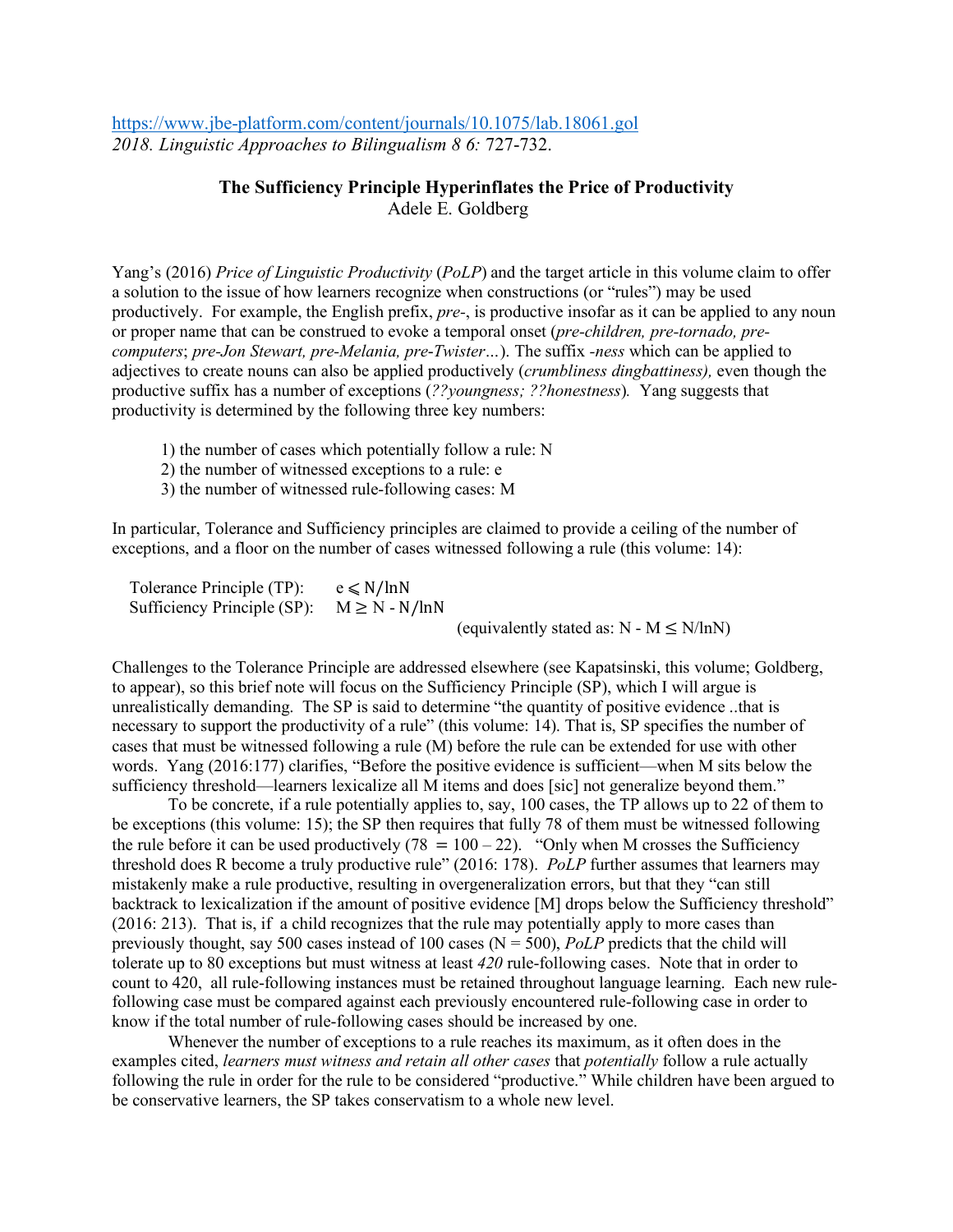If we assume, reasonably, that at the point when speakers know they can apply *pre-* productively, they have witnessed perhaps 1000 proper names or nouns that can *potentially* be construed to evoke a temporal onset, the SP requires that they must have actually witnessed roughly *855* distinct names or nouns being used with the *pre-* prefix. Note that SP requires that this enormous number of cases must be witnessed *even though there are 0 exceptions*, because the SP does not make any reference to the number of witnessed exceptions (e). Surely this sets the cost of productivity unnecessarily high.

Moreover, the need to retain massively long lists of rule-following cases before a rule can be used productively undermines the stated reason for learners to create a productive rule in the first place. Productive rules are assumed to increase efficiency in the following way: "learners postulate a productive rule only if it results in a more efficient organization of language, as measured in processing time, *rather than listing everything in lexical storage*" (2016: 9). But the Sufficiency Principle presumes that children retain all rule-following cases (as well as all exceptions) on an ongoing basis.

Fortunately, there are other ways to address the partial productivity puzzle (Ambridge et al. to appear; Barddol 2008; Booij 2008; Goldberg, to appear; Kapatsinki 2018). It is important to bear in mind that productive formulations are created in order to satisfy semantic and discourse demands: that is, on the basis of communicative need. For instance, we might creatively coin a word like *pre-Trump* in order to identify a general time period in political life that has no other conventional name. We confidently apply the term because as we have witnessed other proper names being used in parallel ways (e.g., *pre-Watergate, pre-Columbine*). Goldberg (to appear) argues that productivity is determined by the same inductive generalizations that are required to form the "rules" (constructions) in the first place. The proposal also takes into account the fact that constructions compete with one another to express our intended messages. That is, when there exists a conventional alternative way to express our intended meaning, constructions that are otherwise productive are constrained. For example, the *-ness* ending cannot be applied when a conventional means of expressing the intended meaning already exists. For example, the words ?*youngness,* and *?jealousness* are preempted or blocked by *youth* and *honesty* (Aronoff 1976; Kiparsky 1982).

The proposal in Goldberg (to appear) is intended to apply to grammar, morphology, and word meaning. Previously witnessed partially-abstracted exemplars cluster together in our hyper-dimensional representational space for language, forming a massively interrelated dynamic system (a construct-i-con), which is simply an expanded version of what has long been recognized to be needed for our knowledge of words (the lexicon). We generalize whichever combination of constructions is sufficiently accessible and best matches our intended message-in-context. The following points constitute the heart of the proposal:

- $\triangleright$  Speakers balance the need to be expressive and efficient while obeying the conventions of our speech communities.
- $\triangleright$  Our memory is vast but not perfect: memory traces are retained but partially abstract ("lossy").
- $\triangleright$  Lossy memories are aligned when they share relevant aspects of form and function, resulting in overlapping, emergent clusters of representations: Constructions.
- $\triangleright$  New information is related to old information (memory is associative), resulting in a rich network of constructions.
- $\triangleright$  During production, multiple constructions are activated and compete with one another to express our intended message
- $\triangleright$  During comprehension, mismatches between what is expected and what is witnessed fine-tune our network of learned constructions via error-driven learning.

Goldberg (to appear) also addresses age effects and differences between L1 and L2 learning. Key research suggests two key factors lead to difficulty in reaching native-like proficiency in an L2, beyond the amount and type of input that L2 learners receive.

The first is a subtle warping of the conceptual space that is used for "thinking for speaking" (Slobin 1996). As adults, we have become highly practiced in the linguistic skills we need for the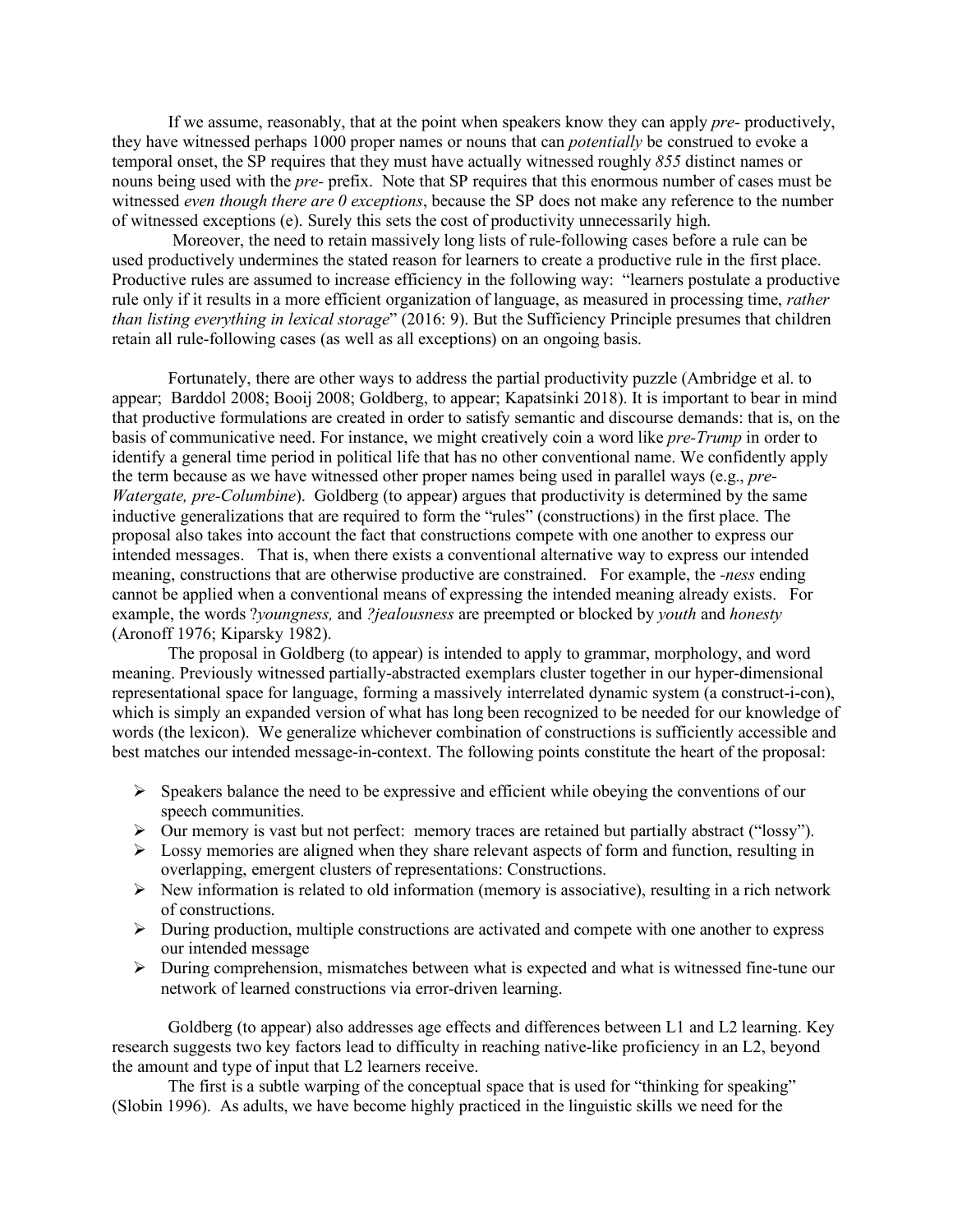languages we already use regularly, and these skills constitute ingrained linguistic habits in which we use certain forms to express certain types of messages in certain types of contexts (chapter 4). We have implicitly learned that certain dimensions and not others are important for clustering exemplars used to express various types of messages-in-context. This is the case for sounds, words, lexically filled constructions, and abstract argument structure constructions. While Spanish speakers use a plural definite determiner in "generic" contexts (*Los perros son mamíferos*), native-English speakers use bare plurals (*Dogs are mammals*) in this context. Notably, Spanish speakers who learn English as a second language are prone to using the *English* definite determiner in generic contexts (?*The dogs are fun)* (Ionin and Montrul 2010). Antón-Méndez (2010) has observed that Spanish speakers are also more prone to make errors in selecting *he* or *she* in English than native English speakers are. While Spanish has distinct pronouns *el* ("he") and *ella* ("she"), they are used primarily in contrastive contexts; in other contexts, the subject argument is indicated by gender-neutral agreement on the verb. Similarly, in Korean, plural marking is only required in definite contexts, and Korean learners of English are faster to read and more accurate at judging *English* plural marking on definite nouns than indefinite nouns (Choi and Ionin, 2017**).** L2 errors provide ample evidence for the idea that learning a language involves learning which constructions to use *in which contexts*.

Adult native speakers have assigned each particular construction of their L1 to a particular range of context types, and this assignment has been reinforced and fine-tuned over decades. Once a collection of context-types has been categorized together for the sake of an L1 construction, it becomes more difficult to assign an overlapping but distinct range of context types to a construction in L2. The idea should be familiar from research in phonology. The conceptual space used by Korean speakers to represent language deemphasizes the distinction that English speakers attend to in order to distinguish *rather* from *lather*. At the same time, Korean speakers' retain the ability to detect phonetic differences in order to recognize distinct accents or individual speakers.

A second difference is a reduction in competition-driven learning in L2, stemming from the added cognitive demands of using a second language. Native speakers are adept at generating expectations about upcoming words and forms as they comprehend language (e.g., Arnold et al., 2000; Dahan et al., 2000), and our expectations become fine-tuned through the process of error-driven learning (*statistical preemption*, Goldberg, chapter 5). That is, if we expect one thing and witness another, the error signal leads to a change in the strengths of the connections that predict which constructions are used in which contexts. This in turn leads to more accurate predictions in the future. A number of related findings suggest that L2 speakers are less likely than native speakers are to predict upcoming forms during online comprehension, even when they demonstrate knowledge of the forms during production and in off-line tasks (e.g., Grüter et al., 2014; Kaan et al., 2010; Lew-Williams and Fernald, 2010). While individual differences, degree of proficiency, the relationship between L1 and L2, and task demands all play a role in the extent to which predictions about upcoming forms are made by L2 comprehenders (e.g., DeLong et al., 2012; Foucart et al., 2014; Havik et al., 2009; Hopp, 2013; Robenalt & Goldberg 2016), a reduced ability to generate expectations about grammatical choices is not entirely unexpected, as L2 speakers experience greater cognitive load due to increased self-monitoring and the need to inhibit their L1. To the extent that L2 learners' ability to predict upcoming grammatical forms is reduced, competition-driven learning will be correspondingly reduced. In particular, if non-native speakers do not anticipate upcoming utterances to the same extent as native speakers do, they will have less opportunity to learn from predictions that are subsequently corrected.

To summarize, attention to communicative needs, context, prior learning, and cognitive load are all necessary to account for when learners use constructions productively and how L2 speakers differ from native speakers. It is not sufficient to simply count numbers, and it is not necessary to count all potential instances.